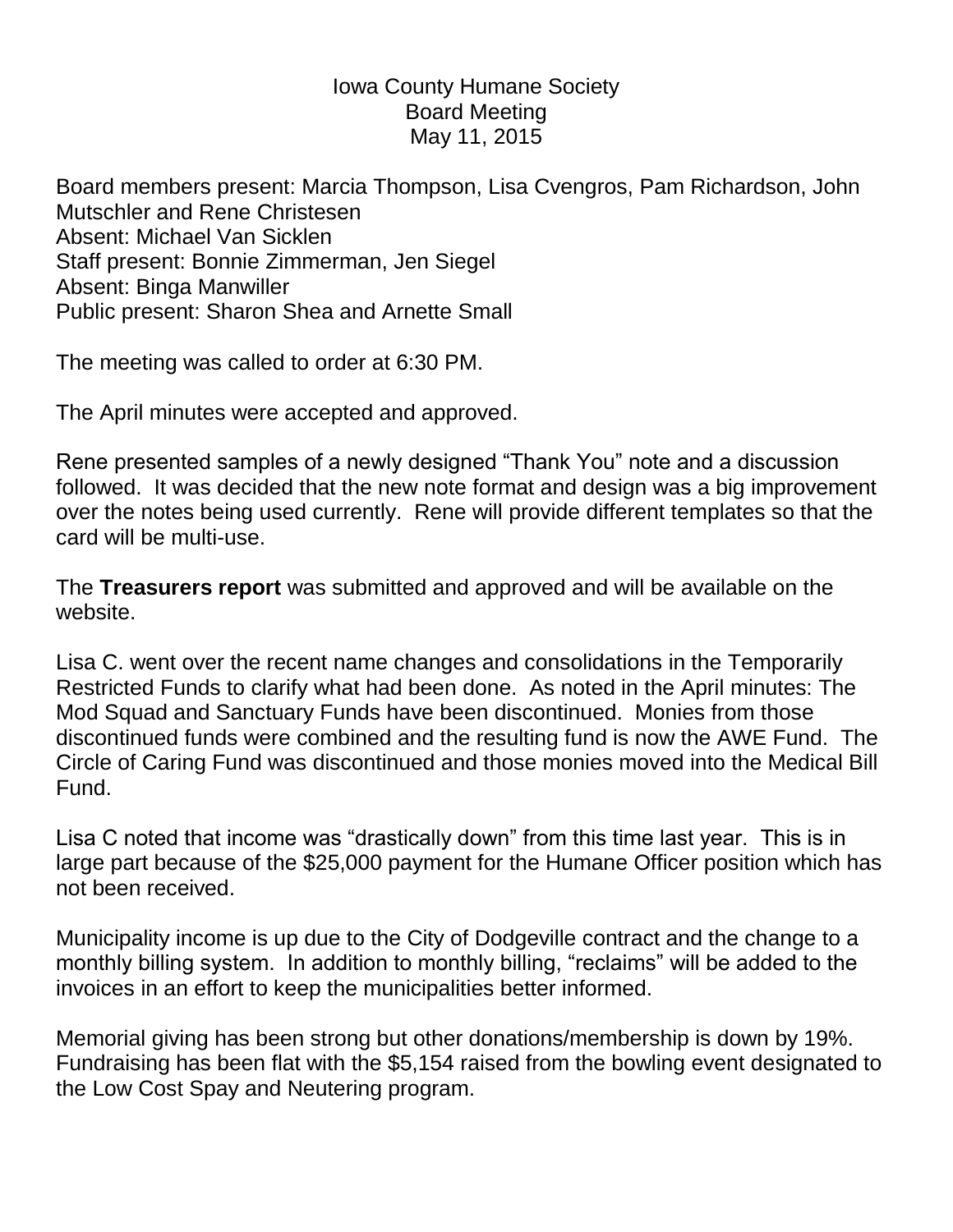Lisa C notes that May/June donations historically are low but it's going to be important that donations increase over the summer.

The **Kennel Manager's report** was submitted and approved.

There are a total of 32 cats currently in the shelter and 9 in foster care. In April there were 10 stray cats, 10 transfers from other shelters and 3 surrenders. There were 8 cats adopted, 1 redeemed, 15 transferred to Angel's Wish and 1 cat euthanized.

Currently there are 10 dogs at the shelter and 3 in foster care. In April there were 11 stray dogs, 6 surrenders, 1 protective custody and 1 dog returned. There were 4 dogs adopted, 7 redeemed, 3 transferred and 1 dog euthanized.

Bonnie noted that Freckles has been diagnosed with a cancer that could not be successfully treated. He is currently in foster care and his caregiver has agreed to keep him since he is happy there and continues to have a good quality of life. The staff will continue to stay in close contact with the foster caregiver to monitor Freckles condition and quality of life.

The **Office Manager's report** was submitted by email and approved. Binga noted that April "was a month of strays being reclaimed by their families!" The shelter averaged 2 reclaims each week. ICHS provided shelter and safety for 7 dogs and 1 cat while they waited for their owners to reclaim them. ICHS requires that owners provide proof of rabies vaccinations or proof of a prepaid Vet appointment if the rabies vaccinations are not up to date. This provides protection for animals that may have come into contact with infected wildlife, during the period when they were out of the owner's control.

**Outreach/Fundraising Manager's report** was given and approved. Jen Siegel is the new Outreach/Fundraising manager. She recently met with Lynn Price at the Dodgeville Chamber of Commerce to discuss ICHS participating in one of the Chambers "Business After 5" gatherings. They have an opening on May 27th. ICHS would have to provide snacks and beverages and the event would be held at the shelter. The Chamber would promote the event. Jen will pursue this opportunity.

"Dodgeville Days" will be held August 20-23 at Harris Park. Jen noted that ICHS could sponsor an event (such as the pancake breakfast). This possibility will be discussed at the next Fundraising Committee meeting.

Membership drives were discussed and there will need to be a decision on their value. Jen will continue to research this.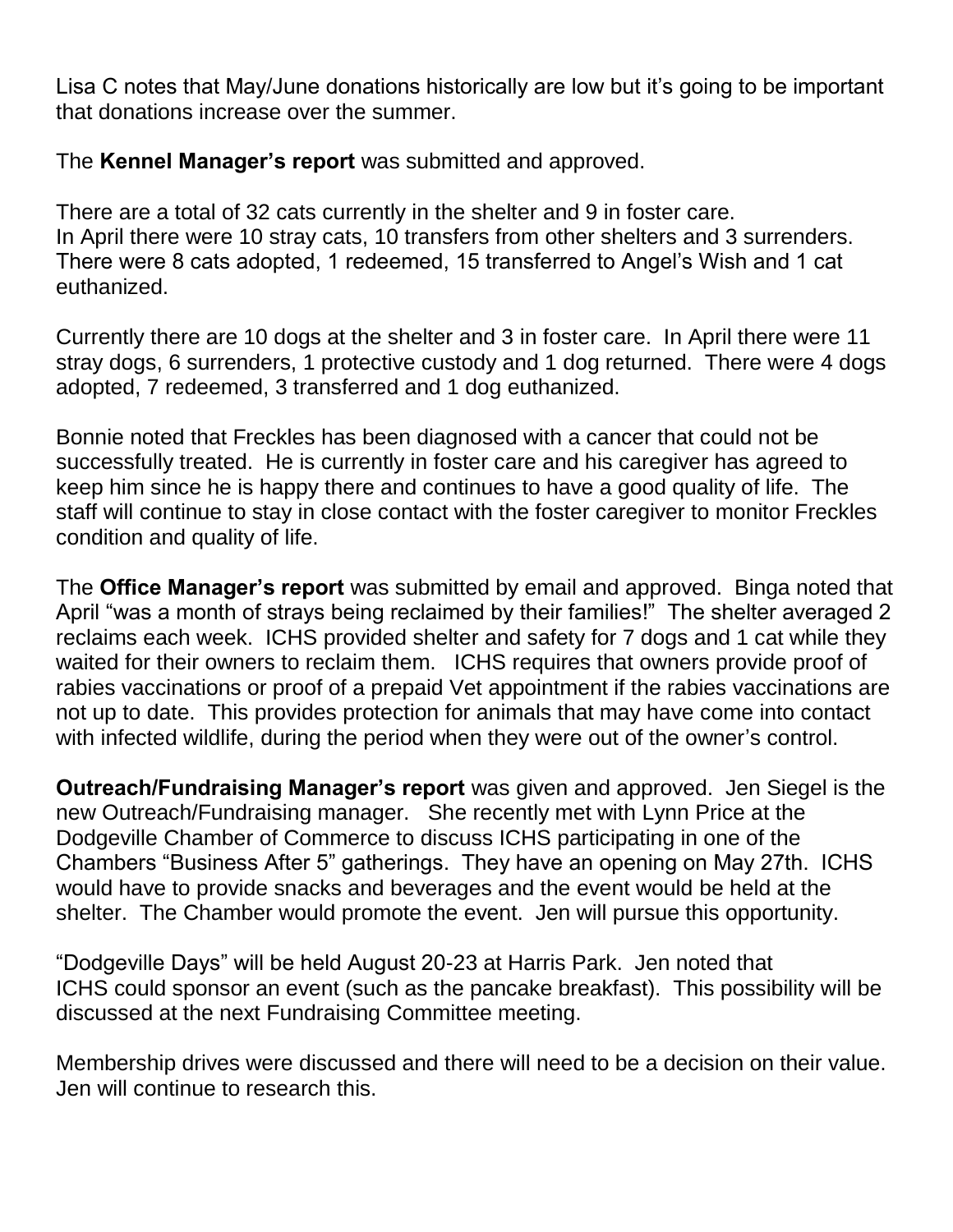The Board will meet weekly with Jen on Wednesdays at 2:30 PM. The purpose of the meetings will be to facilitate communication, give support and answer any questions she might have while she is settling in to her new role.

## **Committee Reports**

**AWE Committee:** There is no meeting date set but the major discussion is expected to be obedience/manners training and behavior modification for the shelter dogs.

## **Fundraising Committee:** No report

**Building and Grounds Committee**: The first and second phases of the furnace project have been completed. Phases three and four are ongoing and include relocating furnaces and AC units. The flooring project is ongoing.

## **Personnel Committee:** No report

**Other Items:** Mike Van Sicklen has not been able to follow up on the Humane Officer issue but plans to do so.

Marcia has spoken with the Chief of Police in Mineral Point. That municipality does not want to pay for stray cats. Despite Marcia's attempts that issue continues to be unresolved.

Marcia Thompson, Arnette Small and Sharon Shea attended the Brigham Township meeting on behalf of ICHS. After explaining the benefits that would be provided by ICHS to the township and answering questions, the Township agreed to the new contract.

Arnette and Sharon also met with the Village of Avoca to make them aware of our services, tours etc. and to answer any questions they might have. They are having a problem with feral cats and various solutions were discussed including contacting "Friends of Ferals" for further help. Sharon noted that Avoca expressed concern that there was no Humane Officer and wondered who was doing the job. They were assured that the Humane Officer duties were being well handled in the interim and that ICHS is confident that this problem will be resolved. Sharon and Arnette noted that everyone at the meeting was friendly, appreciative of the information and happy that they were able to speak directly with ICHS representatives.